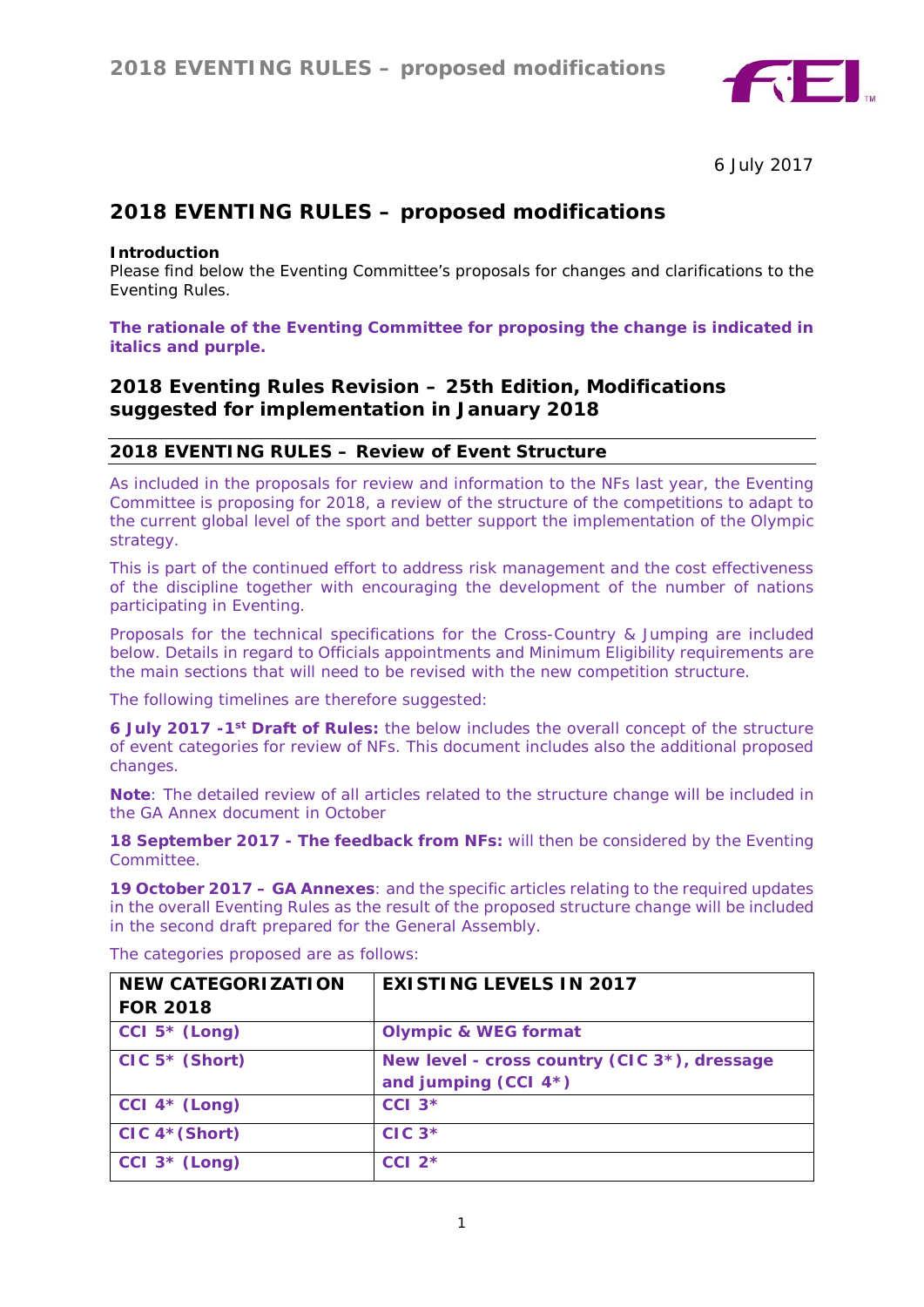

| $CIC 3* (Short)$ | $CIC$ 2*                                    |
|------------------|---------------------------------------------|
| CI 2* (Unified)  | CCl 1 <sup>*</sup> and ClC 1 <sup>*</sup>   |
| CI 1* (Unified)  | New introductory level not existing in 2017 |

| <b>"SPECIAL EVENT"</b>                           |  |
|--------------------------------------------------|--|
| "Masters, ?" (to be named) " $ CCI4*$ (Classics) |  |

- 1. The current CCI4\* will be transferred to a separate "SPECIAL EVENT" category, i.e. "Iron-horse" (maximum technical difficulty) which will not be compulsory for the general progression of the Olympics and WEG.
- 2. CIC5\* Short could be the level to support the Nations Cup /World Cup series
- 3. The introduction of a CI\* at a lower level event of a XC at 1.05 meter level. This new category would allow a transition between national and international competitions in developing countries. The level can be used for the Pony championship as well as the basis for developing a Children level/category in Eventing.

This level would be optional for NFs and not included as a compulsory level of events to obtain qualifications.

# **2018 EVENTING RULES – details of further proposed changes**

# **LEVEL OF COMPETITION:**

# **Art. 501.2 Official International (CIOs)**

Competitions with an official team and individual classification. Each member of a team will automatically be considered for the individual classification. Teams will always be composed of Athletes from the same country.

Location, date, level and qualifications of CIOs must be approved by the FEI and Eventing Committee. Each National Federation may only organize one Senior CIOs in any calendar year.

## **NEW: Art. 501.2.1 Nations Cup**

The Nations' Cup (also referred as "NC") is the official international team Competition. Its object is to compare the merit of Athletes and Horses from different NFs and may only be organised on the occasion of a CIO.

*Eventing Committee Included on request of the GER NF to align with the other disciplines.*

## **Art. 504.2.1 One star Level Competitions**

A Horse that has obtained a Minimum Eligibility Requirement at a four star level Competition in the current or preceding year may not be entered in a one star Competition unless the Athlete is non-categorised a national or one star Athlete.

#### *Eventing Committee*

*The aim is to remove a contradiction between article 504.2 and article 520.1. Otherwise a non-categorized athlete having already participated in a 2 star competition or higher would not be allowed to participate at any level of competition with a horse having achieved an MER at 4 star level during the current or preceding year.*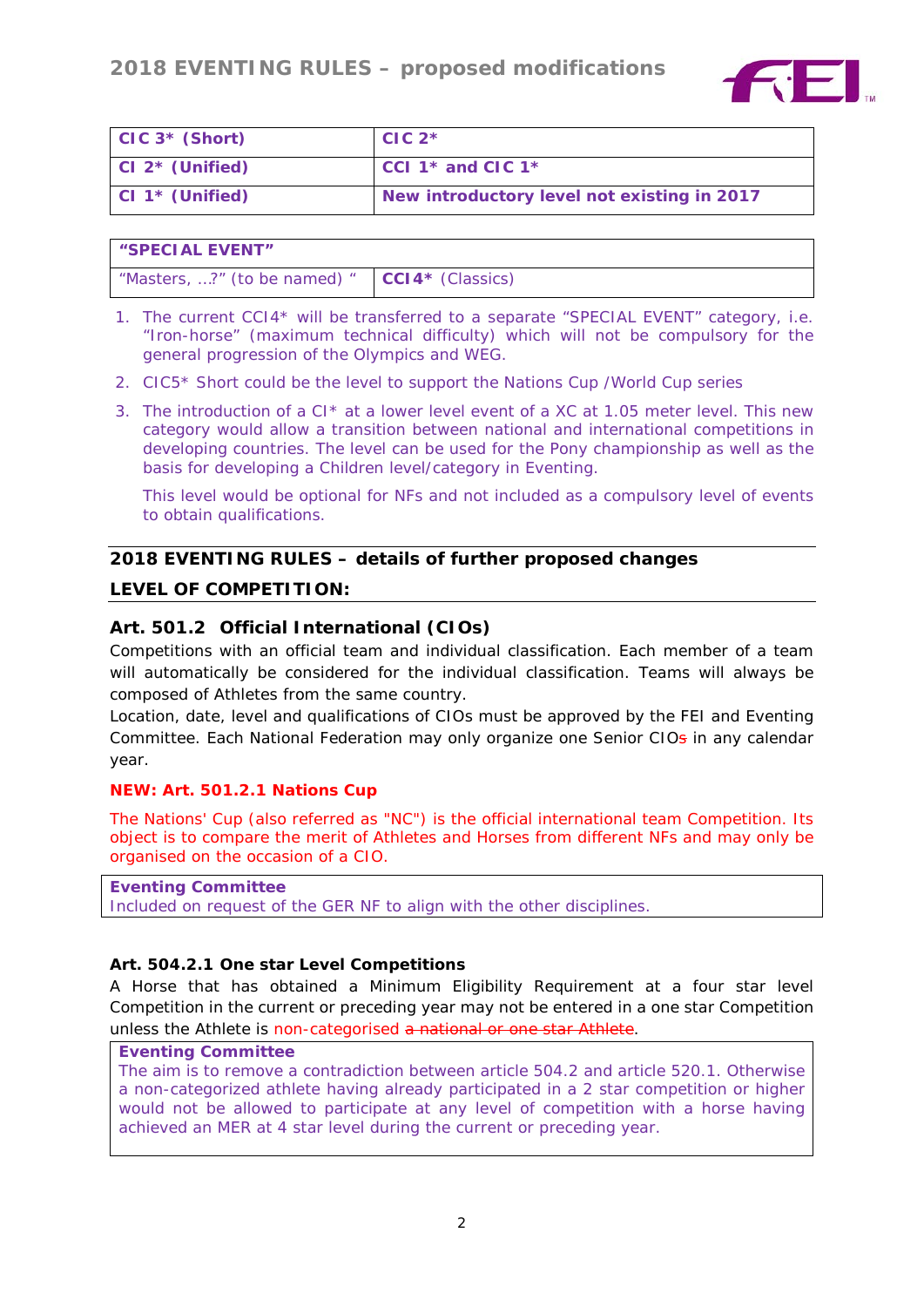

# **Art. 507.2 Results**

Full result of the Competitions must be forwarded to the FEI by the Organising Committee preferably immediately at the end of the Event and up to a maximum of four two days after the Event is finished according to the electronic format described by FEI.

Failure to respect the above deadline will be dealt according to the General Regulations provisions.

*Eventing Committee To align with General Regulations as not included in 2017 updates*

# **Art. 510 Categories of Officials**

*Eventing Committee It is proposed to change the definition and categories for International Officials to avoid confusion with the event level of difficulty. 1&2 star becomes LEVEL 1 3&4 star becomes LEVEL 2*

# **Art. 513 Appointment of Officials**

#### *Eventing Committee*

*For the new 1 star the following for the appointment of Judges is proposed. All articles related to officials will be updated in next version with proposed change of event structure and Officials categorization.*

# **Art. 513.1 Long Format (CCIs and CCIOs)**

|                         | 5 star                                                            | 4 star                          | 3 star                |
|-------------------------|-------------------------------------------------------------------|---------------------------------|-----------------------|
|                         |                                                                   |                                 |                       |
|                         |                                                                   | (current $3*$ )                 | (current $2^*$ )      |
|                         | 3 Judges                                                          | 3 Judges                        | 2 or 3 Judges         |
| <b>Ground Jury</b>      | All Judges from                                                   | All Judges from FEI             |                       |
|                         | <b>FEI lists</b>                                                  | lists                           |                       |
|                         | All Judges from                                                   | Minimum of one                  | Minimum one Judge     |
|                         | FEI 3&4 star list                                                 | Judge from 3&4                  | from FEI lists        |
|                         |                                                                   | star list                       |                       |
|                         |                                                                   | Foreign member of GJ compulsory | Foreign official      |
|                         |                                                                   |                                 | compulsory            |
|                         |                                                                   |                                 | (either GJ, TD or CD) |
| <b>Technical</b>        | TD from FEI 3&4                                                   | TD from FEI 3&4                 | TD from FEI lists     |
| <b>Delegate</b>         | star list                                                         | star list                       |                       |
| <b>Course Designer</b>  | CD from FEI 3&4                                                   | CD from FEI 3&4                 | CD from FEI list      |
|                         | star lists                                                        | star lists                      |                       |
| <b>Jumping Course</b>   | Jumping CD from<br>Jumping CD from<br>Jumping CD from             |                                 |                       |
| Designer                | National List<br>FEI 3&4 Jumping<br><b>National List</b>          |                                 |                       |
|                         | list                                                              | recommended                     |                       |
| Veterinary              | FEI Official Veterinarian from FEI list of Eventing Veterinarians |                                 |                       |
| <b>Delegate</b>         |                                                                   |                                 |                       |
| Veterinary              | From FEI list of Permitted Treating Veterinarians Treating        |                                 |                       |
| <b>Services Manager</b> | Veterinarian(s), Veterinary Control Officer and/ or Course        |                                 |                       |
|                         | Veterinarian(s), as required                                      |                                 |                       |
| <b>Appeal</b>           | Appeal Committee 3 or 1 Member or Ground Jury                     |                                 |                       |
| Committee               |                                                                   |                                 |                       |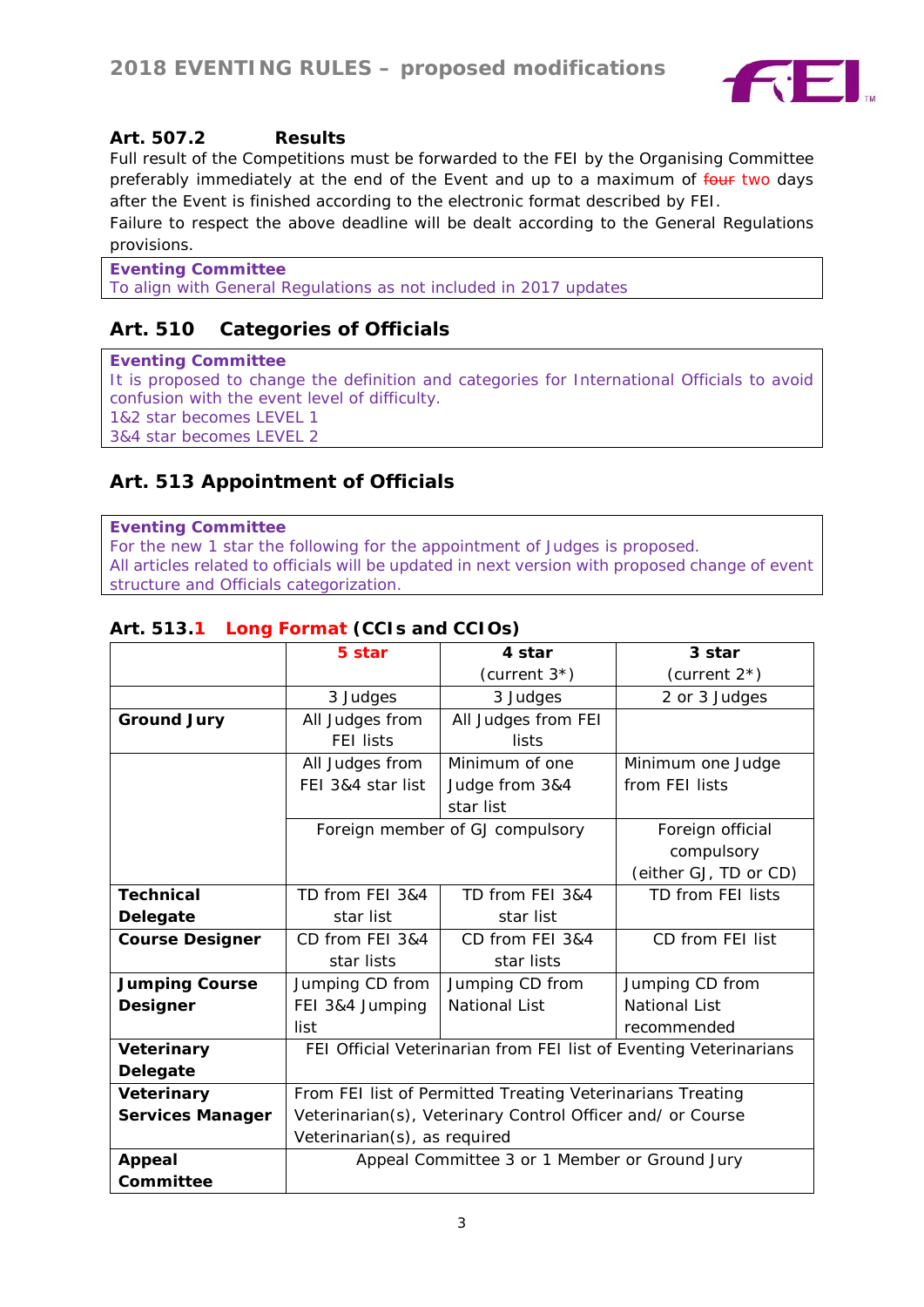

| <b>Chief Steward</b> | Level 2 or 3 Eventing Steward | Level $1,2$ or $3$      |
|----------------------|-------------------------------|-------------------------|
|                      |                               | <b>Eventing Steward</b> |

# **Art. 513.2 Short Format (CICs and CICOs)**

|                         | 5 star                                                            | 4 star           | 3 star                  |
|-------------------------|-------------------------------------------------------------------|------------------|-------------------------|
|                         |                                                                   | (current CIC3*)  | (current CIC2*)         |
|                         | 3 Judges                                                          | 2 or 3 Judges    | 2 or 3 Judges           |
| <b>Ground Jury</b>      | All Judges from FEI                                               | All Judges from  | Minimum one Judge       |
|                         | 3&4 star lists                                                    | FEI lists with a | from FEI lists          |
|                         |                                                                   | minimum of one   |                         |
|                         |                                                                   | Judge from 3&4   |                         |
|                         |                                                                   | star             |                         |
| <b>Technical</b>        | TD from FEI 3&4 star list                                         |                  | TD from FEI list        |
| <b>Delegate</b>         | Either Foreign TD or Foreign Member of                            |                  | Foreign requirement     |
|                         | GJ compulsory<br>not compulsory                                   |                  |                         |
| <b>AUS &amp; NZL</b>    | Foreign requirement not compulsory,                               |                  |                         |
| <b>Exceptional case</b> | however 2 Judges, TD and CD must be                               |                  |                         |
| only for cost           | from FEI 3&4 star list                                            |                  |                         |
| reasons                 |                                                                   |                  |                         |
| <b>Course Designer</b>  | CD from FEI 3&4 star lists                                        |                  | CD from FEI list        |
| <b>Jumping Course</b>   | Jumping CD from National List                                     |                  | Jumping CD from         |
| <b>Designer</b>         |                                                                   |                  | <b>National list</b>    |
|                         |                                                                   | recommended      |                         |
| Veterinary              | From FEI list of Permitted Treating Veterinarians Treating        |                  |                         |
| <b>Services</b>         | Veterinarian(s), Veterinary Control Officer and/ or Course        |                  |                         |
| Manager (VSM)           | Veterinarian(s), as required                                      |                  |                         |
| Veterinary              | FEI Official Veterinarian from FEI list of Eventing Veterinarians |                  |                         |
| Delegate                |                                                                   |                  |                         |
| <b>Chief Steward</b>    | Level 2 or 3 Eventing Stewards                                    |                  | Level $1,2$ or $3$      |
|                         |                                                                   |                  | <b>Eventing Steward</b> |

# **NEW Art. 513.3 Unified Format**

|                        | 2 star                                               | New 1 star      |  |
|------------------------|------------------------------------------------------|-----------------|--|
|                        | (current $1^*$ )                                     |                 |  |
|                        |                                                      | 2 or 3 Judges   |  |
| <b>Ground Jury</b>     | All Judges can be host country<br><b>Minimum one</b> |                 |  |
|                        | <b>Judge from FEI</b>                                | national Judges |  |
|                        | lists                                                |                 |  |
| <b>Technical</b>       | TD from FEI list                                     |                 |  |
| <b>Delegate</b>        | Foreign requirement not compulsory                   |                 |  |
| <b>Course Designer</b> | Can be national CD                                   |                 |  |
| <b>Jumping Course</b>  | Jumping CD from National list recommended            |                 |  |
| <b>Designer</b>        |                                                      |                 |  |
| <b>Veterinary</b>      | From FEI list of Permitted Treating Veterinarians    |                 |  |
| <b>Services</b>        | Treating Veterinarian(s), Veterinary Control Officer |                 |  |
| Manager (VSM)          | and/ or Course Veterinarian(s), as required          |                 |  |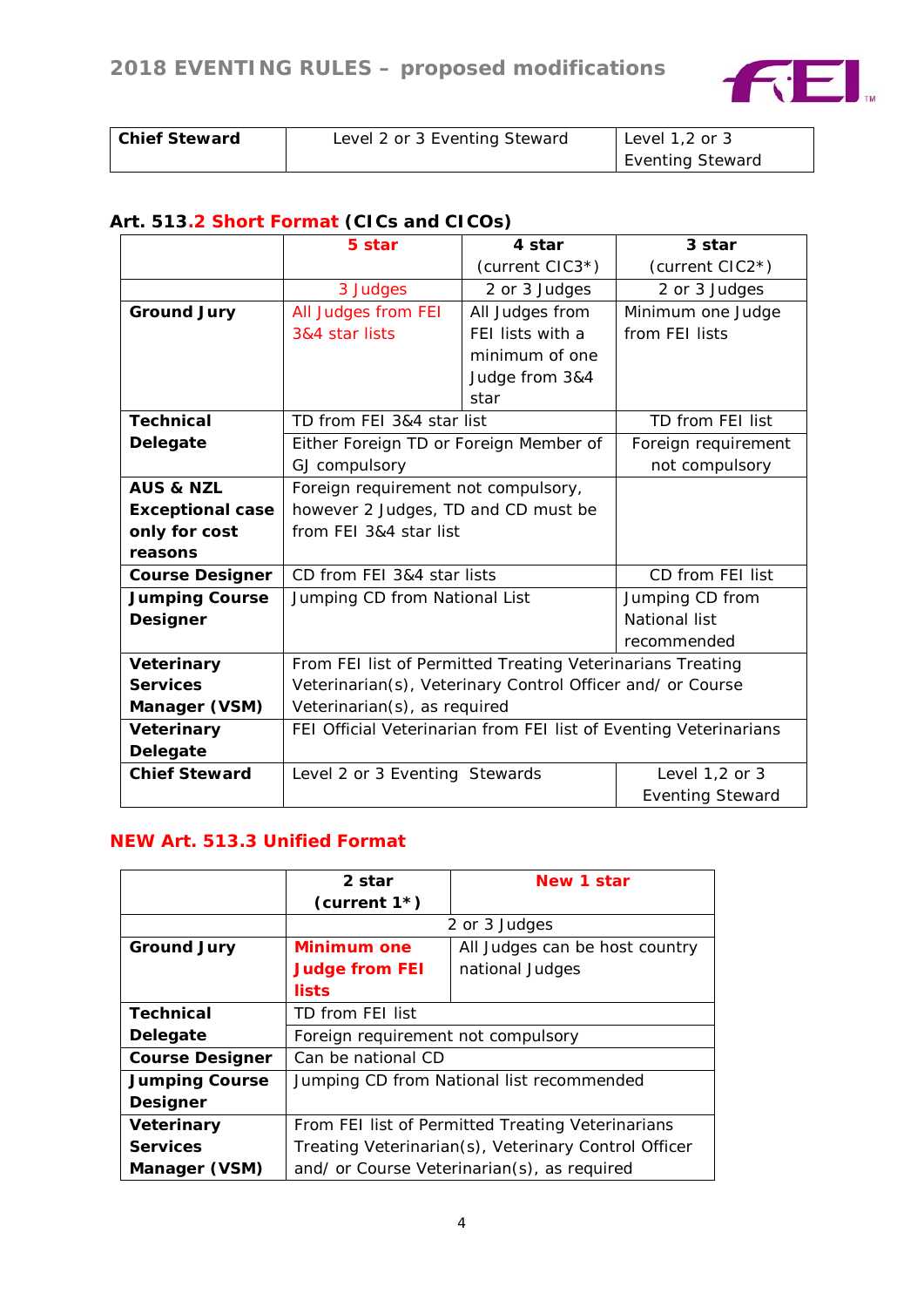

| Veterinary           | FEI Official Veterinarian from FEI list of Eventing |
|----------------------|-----------------------------------------------------|
| Delegate             | Veterinarians                                       |
| <b>Chief Steward</b> | Level 1,2 or 3 Eventing Steward                     |

# **NEW Art. 513.4 "Special Events" (current CCI4\*)**

| Long format competition            | (Special Event - current CCI4*)                     |
|------------------------------------|-----------------------------------------------------|
| <b>Ground Jury</b>                 | 3 Judges                                            |
|                                    | All Judges from Level 2 lists                       |
|                                    | Foreign member of GJ compulsory                     |
| <b>Technical Delegate</b>          | TD from FEI Level 2 list                            |
| <b>Course Designer</b>             | CD from FEI Level 2 lists                           |
| <b>Jumping Course Designer</b>     | Jumping CD from FEI 3&4 Jumping list                |
| <b>Veterinary Delegate</b>         | FEI Official Veterinarian from FEI list of Eventing |
|                                    | Veterinarians                                       |
| <b>Veterinary Services Manager</b> | From FEI list of Permitted Treating Veterinarians   |
|                                    | Treating Veterinarian(s), Veterinary Control        |
|                                    | Officer and/ or Course Veterinarian(s), as          |
|                                    | required                                            |
| <b>Appeal Committee</b>            | Appeal Committee 3 or 1 Member or Ground            |
|                                    | Jury                                                |
| <b>Chief Steward</b>               | Level 2 or 3 Eventing Steward                       |

# **Art. 513.4.6 Championships & Games**

| <b>Championships &amp;</b><br>Games      | 5 star<br><b>(OG &amp; WEG)</b>                                                                                           | 4 star | 3 star                    | 2 star | New 1 star |
|------------------------------------------|---------------------------------------------------------------------------------------------------------------------------|--------|---------------------------|--------|------------|
| <b>Ground Jury</b>                       | 3 Judges from FEI 3&4 star list<br>2 or 3 FEI<br>Judges, one<br>from FEI<br>3&4star list<br>Minimum one Foreign GJ member |        |                           |        |            |
|                                          | Jumping Judge from FEI list is compulsory                                                                                 |        |                           |        |            |
| <b>Technical Delegate</b>                |                                                                                                                           |        | TD from FEI 3&4 star list |        |            |
| <b>Course Designer</b>                   | CD from FEI 3&4 star list                                                                                                 |        |                           |        |            |
| <b>Jumping Course</b><br><b>Designer</b> | Jumping CD from 3&4 FEI Jumping list<br>Jumping CD from national<br>list                                                  |        |                           |        |            |
| <b>Veterinary</b><br>Commission          | Foreign Veterinary Delegate and Assistant Veterinarian from FEI list of<br><b>Official Veterinarians</b>                  |        |                           |        |            |
| Veterinary<br><b>Services Manager</b>    | From FEI list of Permitted Treating Veterinarians                                                                         |        |                           |        |            |
| (VSM)                                    | Treating Veterinarian(s), Veterinary Control Officer and/ or Course<br>Veterinarian(s), as required                       |        |                           |        |            |
| <b>Appeal Committee</b>                  | President & 2 Members (one foreign & Eventing Official & Legal<br>knowledge)                                              |        |                           |        |            |
| <b>Chief Steward</b>                     | Level 3 Eventing Stewards<br>Level 2 or 3 Eventing Steward<br>list                                                        |        |                           |        |            |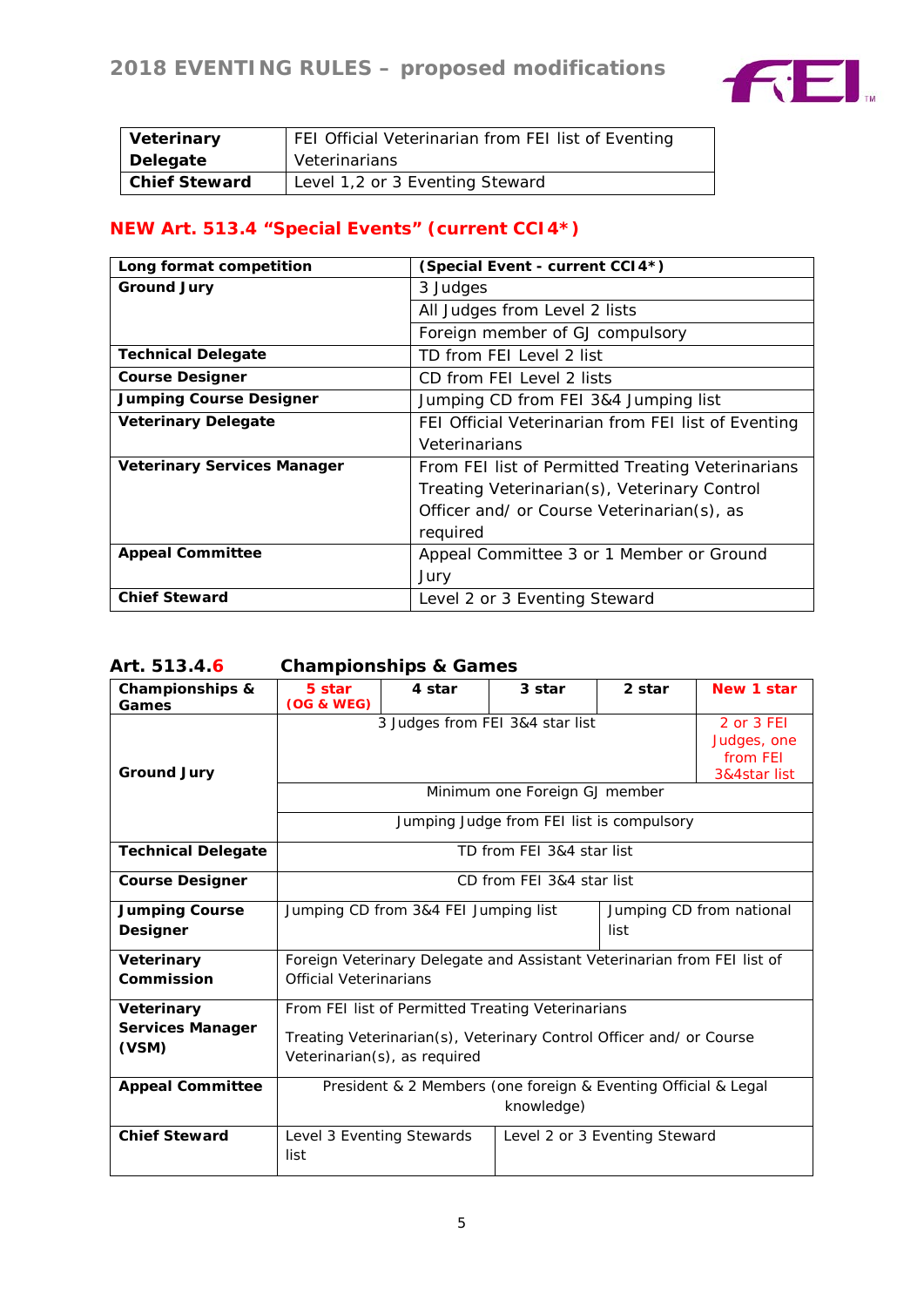

*Eventing Committee:* 

*As stated above the below will be lined up with proposed change of event structure.*

*Official Name changes to be confirmed if approved*

# **Art. 520 Minimum Eligibility Requirements for CIs and CIOs**

The following table details the requirements needed to be entered in the different formats, categories and levels of international Competitions. NFs are required to set national participation requirements as per Art 516 to apply for all categorisations.

# **Art. 520.1 Athletes not yet categorised at the level of the Competition**

For Athletes not yet categorised at the level of the Competition the Minimum Eligibility Requirements must be achieved as a combination according to the following table:

*Eventing Committee It is proposed to remove the NF requirement in the tables and insert this in an overall sentence on top of the section on MERs to make table more legible.* 

| $ CCI $ 3 <sup>*</sup> | Uncategorised Athletes       | NF requirements $+$ (1 CCI1 <sup>*</sup> or 1 CIC2 <sup>*</sup> ) and 1                                                                                     |
|------------------------|------------------------------|-------------------------------------------------------------------------------------------------------------------------------------------------------------|
| Current                |                              | $C12*$ 1 Cl 2 <sup>*</sup> and 1 Cl 3 <sup>*</sup>                                                                                                          |
| $ 2^{\star}\rangle$    | D Athletes                   | NF requirements + $(1 \text{ CCH1* or CIC2*})$ (1 Cl 2 <sup>*</sup>                                                                                         |
| CCI $4*$               | Uncategorised or D or        | <b>NF requirements + 1 CCI2* + 1 CIC3*</b> 1 CCI3* +                                                                                                        |
| Current                | C Athletes                   | 1 CI 4*                                                                                                                                                     |
| $3^{\star}$ )          |                              |                                                                                                                                                             |
| CCI $5*$               | Uncategorised or D or C or B | $\overline{\text{ME}}$ requirements $\overline{2}$ CCI2 <sup>*</sup> $\overline{2}$ CI2 <sup>*</sup>                                                        |
|                        | <b>Athletes</b>              | $\overline{\text{ME}}$ requirements $\overline{1}$ $\overline{1}$ $\overline{1}$ $\overline{1}$ $\overline{2}$ $\overline{1}$ $\overline{2}$ $\overline{3}$ |
|                        |                              | $1 CCl4* + 3 Cl4*$                                                                                                                                          |

## **Long format:** incl. MER obtained as per NF Requirements

#### **Short format:** incl. MER obtained as per NF Requirements

| $CIC$ $3*$                                        | Uncategorised Athletes                                                       | <b>NF requirements + 1 Cl 1<sup>*</sup> 1 Cl 2<sup>*</sup></b> |
|---------------------------------------------------|------------------------------------------------------------------------------|----------------------------------------------------------------|
| (current<br>$2^{\star}$ )                         | <b>Athletes D</b>                                                            | <b>NF</b> requirements only                                    |
| $CIC$ 4 <sup>*</sup><br>(current<br>$3^{\star}$ ) | Uncategorised or D or<br><b>C</b> Athletes                                   | NF requirements + $2 \text{ CI } 2^*$ 2 CI 3 <sup>*</sup>      |
| $CIC5*$                                           | Uncategorised or B, or C or D $\vert$ 2 Cl 4 <sup>*</sup><br><b>Athletes</b> |                                                                |

# **Unified format**

| $CI 1*$                   | <b>All Athletes</b> | NF requirements only |
|---------------------------|---------------------|----------------------|
| CI $2^*$                  | <b>All Athletes</b> | NF requirements only |
| Current CIC               |                     |                      |
| $\&$ CCI 1 <sup>*</sup> ) |                     |                      |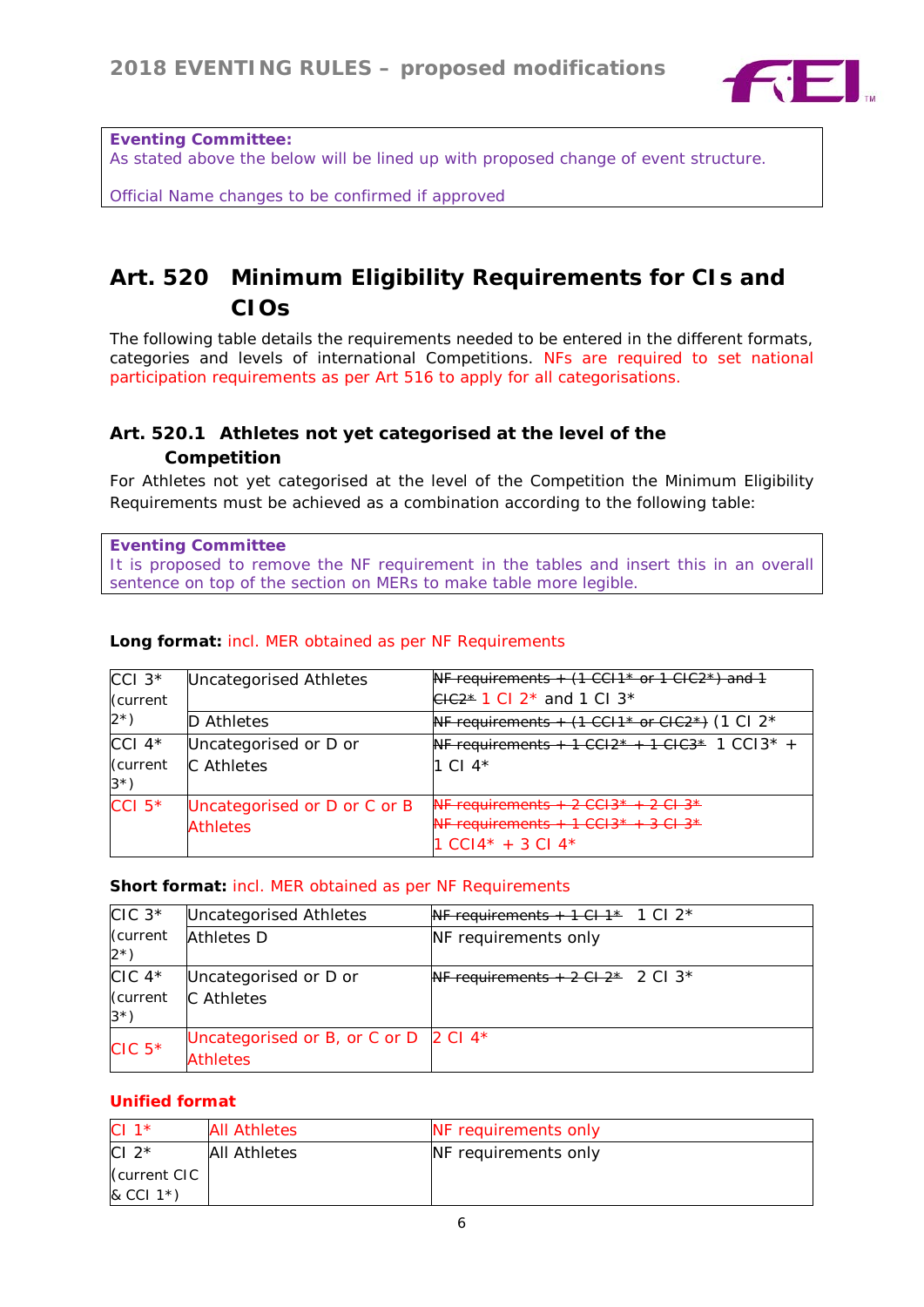

| "Special Event"                          |                                      |  |  |  |  |  |
|------------------------------------------|--------------------------------------|--|--|--|--|--|
| Uncategorised or D or C or B             | $1 \text{ CCl}4^* + 3 \text{ Cl}4^*$ |  |  |  |  |  |
| <b>Athletes</b> – OCs recommended to set |                                      |  |  |  |  |  |
| additional requirements                  |                                      |  |  |  |  |  |

# **Art. 520.2 Athletes already categorised at the level of the Competition**

Athletes already categorised at the corresponding level or above, can either use the full requirements for uncategorised Athletes as per Art 520.1 as a combination or the Minimum Eligibility Requirements according to the following table:

# **Long format:** incl. MER obtained as per NF Requirements

| $ CC13*$         | C or B or A FEI Athletes | NF requirements + $(1 \text{ CCH}^* \text{ or } 1 \text{ CHC}^*)$ 1 Cl 2 <sup>*</sup> or 1 |
|------------------|--------------------------|--------------------------------------------------------------------------------------------|
| (current $2^*$ ) |                          | $CI 3*$ (Horse only)                                                                       |
| CCI $4^*$        | B or A FEI Athletes      | NF requirements $+1$ CCI $2*$ 1 CCI $3*$ (Horse only)                                      |
| (current $3^*$ ) |                          |                                                                                            |
| $ CCI 5*$        | <b>A FEI Athletes</b>    | NF requirements $+1 \text{ }CCH3*$ 1 CCI4 <sup>*</sup> (as combination)                    |

# **Short format:** incl. MER obtained as per NF Requirements

| $CIC$ 3 <sup>*</sup> | C or B or A FEI Athletes NF requirement only |                                                               |
|----------------------|----------------------------------------------|---------------------------------------------------------------|
| (current $2^*$ )     |                                              |                                                               |
|                      | $CIC$ 4* $B$ or A FEI Athletes               | NF requirements + 1 Cl $2^*$ 1 Cl 3 <sup>*</sup> (Horse only) |
| (current $3^*$ )     |                                              |                                                               |
| $CIC5*$              | <b>A FEI Athletes</b>                        | 1 Cl $4*$ (as combination)                                    |

# **Unified format**

| CI $1^*$  | <b>All Athletes</b> | NF requirements only |
|-----------|---------------------|----------------------|
| CI $2^*$  | <b>All Athletes</b> | NF requirements only |
| (current  |                     |                      |
| CIC & CCI |                     |                      |
| $1*$      |                     |                      |

#### **"Special Event"**

| Categorised A Athletes - OCs | $\vert$ 1 CCI4 <sup>*</sup> (as combination) |
|------------------------------|----------------------------------------------|
| recommended to set stronger  |                                              |
| requirements                 |                                              |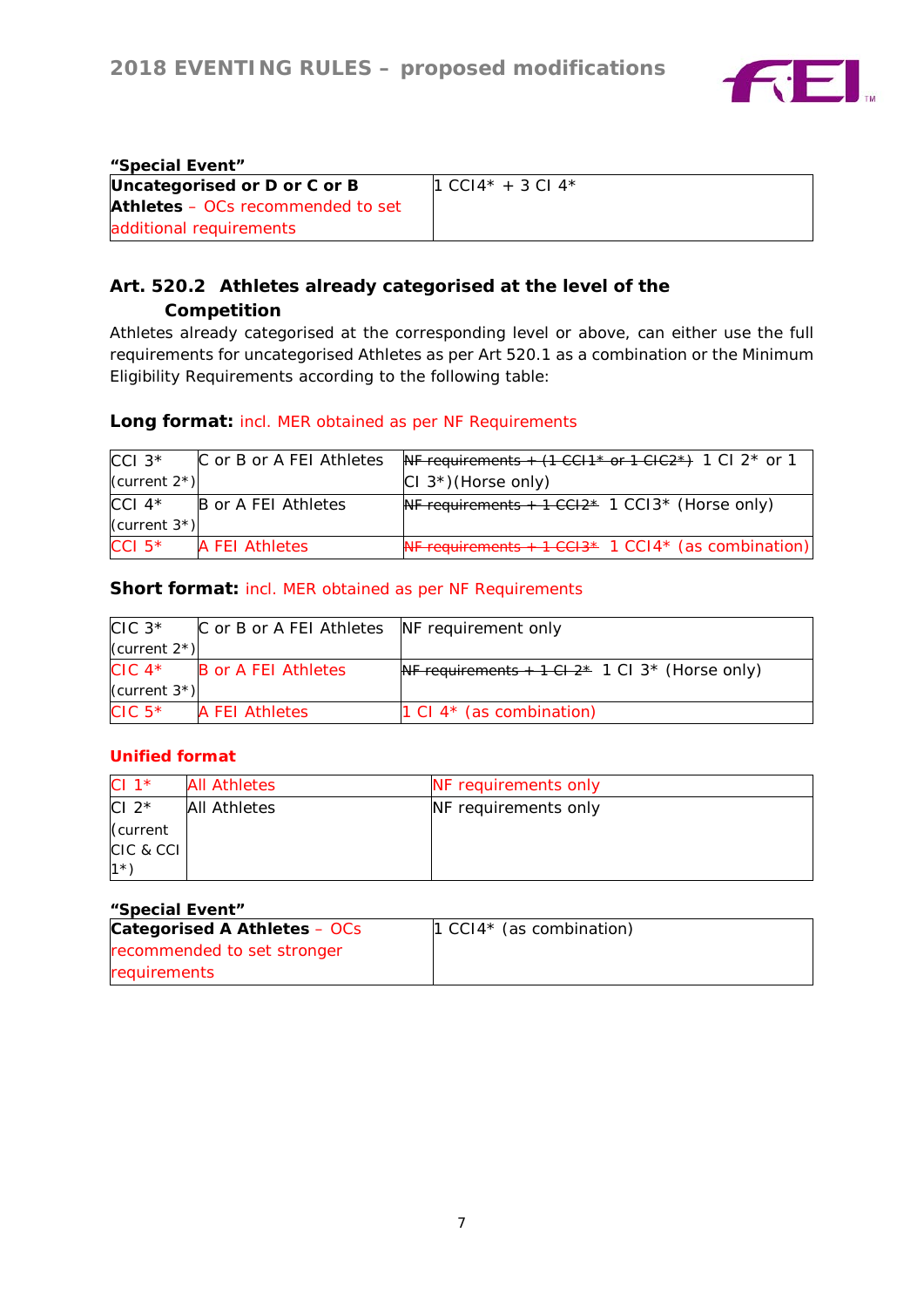

# **Art. 521 Minimum Eligibility Requirements for Championships & Games**

For Championships & Games all Minimum Eligibility Requirements (MERs) must be achieved as a combination and must be clear on the obstacles of the Cross Country Test. The 1st activation of a frangible /deformable device (11 penalties) will still allow a MER.

| $\sim$ . The contract of the contract of the contract of the contract of the contract of the contract of the contract of the contract of the contract of the contract of the contract of the contract of the contract of the co |                                                                                         |  |  |  |  |  |  |
|---------------------------------------------------------------------------------------------------------------------------------------------------------------------------------------------------------------------------------|-----------------------------------------------------------------------------------------|--|--|--|--|--|--|
| CH $1*$                                                                                                                                                                                                                         | <b>NF requirements 1 CCH CI 1<sup>*</sup></b>                                           |  |  |  |  |  |  |
|                                                                                                                                                                                                                                 | CH $2^*$ (current 1 <sup>*</sup> ) NF requirements 1 CCH CI $2^*$                       |  |  |  |  |  |  |
|                                                                                                                                                                                                                                 | CH $3^*$ (current $2^*$ ) NF requirements 1 CCI $3^*$                                   |  |  |  |  |  |  |
|                                                                                                                                                                                                                                 | $\mathsf{CH}$ 4* (current 3*) <b>NF requirements</b> (1 CCI 4*) or (1 CCI 3* + 1 CI 3*) |  |  |  |  |  |  |
| CH $5*$ (WEG)                                                                                                                                                                                                                   | $(1 \text{ CC}1 5^*)$ or $(1 \text{ CC}1 4^* + 1 \text{ C}1 4^*)$                       |  |  |  |  |  |  |

## This includes MER obtained as per NF Requirements

# **Art. 526.4 Blood on Horses**

Blood on Horses may be an indication of abuse of the Horse and must be reviewed case by case by the Ground Jury. During the Cross Country Test, not all cases of blood will lead to elimination.

In minor cases of blood in the mouth, such as where a Horse appears to have bitten its tongue or lip, or minor bleeding on limbs, after investigation the Ground Jury may authorise the Athlete to continue.

The most serious cases indicating Abuse of Horse will be dealt according to the provision of Art. 526.2 (Abuse of Horse – Warnings and Penalties).

#### *Eventing Committee*

*Clarification further to discussions with other disciplines*

#### **SCORING**

*Eventing Committee: The positive scoring proposal including the removal of coefficient for Dressage was well supported by the participants at the 2016 FEI Sports Forum. The suggestion of the Eventing Committee is based on the aim to make the sport more selfexplanatory to a wider audience in line with the IOC Agenda 2020.*

## **Art 544.2.4 Dressage Calculation of scores Penalty Points - (Coefficient)**

In order to convert Athletes percentage into penalty points, this must be subtracted from 100 and multiplied by one point five with the resulting figure being rounded to one decimal digit. The result is the score in penalty points for the test.

*Eventing Committee proposes to remove the Dressage Coefficient, to promote the importance of the Cross Country Test, essence of the Sport.* 

*Eventing Committee - Positive scoring two alternative proposals: proposes to review the different systems during 2018 for an implementation at a later date.*

**Team Scoring** – was included in the document submitted to GA 2016, incl. NFs comments.

**Team Classification** – review of the 1000 penalty points awarded to a team member who fails for any reason to complete for the final team classification only.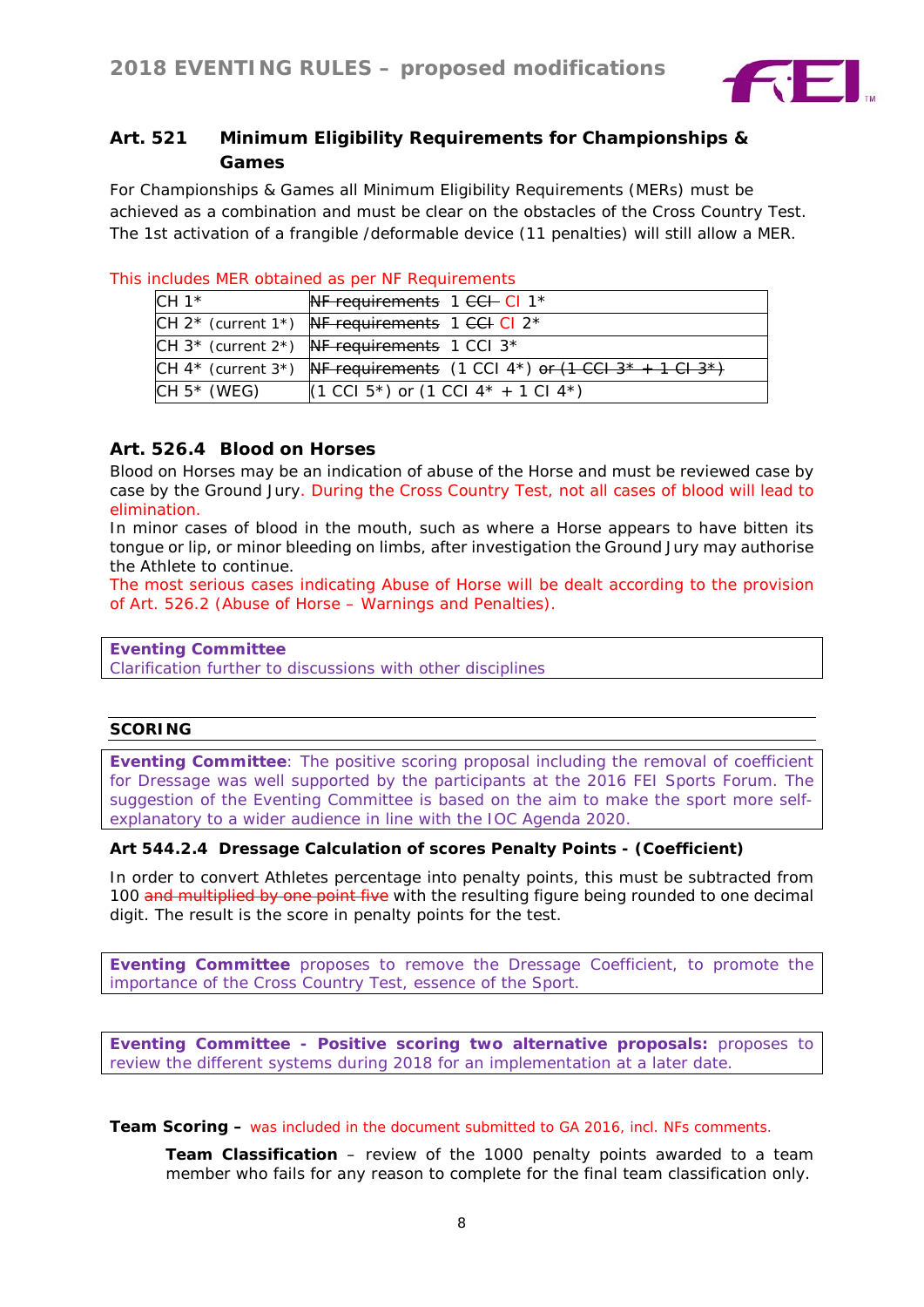

*Eventing Committee agreed that the 1000 points be maintained for the time being to not confuse with the Olympic proposal.*

# **Art. 547.3 Dimensions**

#### **Art. 547.4 Measurements**

#### **547.4.2 Spread**

The spread of an open obstacle (e.g. oxer or ditch) is measured from the outside of the rails or other material making up the obstacle on the line where the average horse is expected to jump. The spread of a closed obstacle with a solid top (e.g. Tables) is measured from the highest point to the highest point on the line where the average horse is expected to jump.

*Eventing Committee It is proposed to clarify the principles of measurements in the Rules*

## **Art. 549.2 Run out - missing a flag**

A Horse is considered to have run out if, having been presented at an element or obstacle on the course, it avoids it in such a way that either the head, neck or either shoulder of the Horse fail to pass between the extremities of the element or obstacle as flagged.

In case the Horse has clearly attempted to jump the element or obstacle and may have missed a flag, the athlete can choose:

- a) To represent (accepting automatically 20 penalties) , **or**
- b) To continue on course incurring 50 penalties (**no elimination**) in case the element or obstacle was not correctly cleared.

## **Note**: If the Athlete represents and was clear in his first attempt, the Athlete will not be penalized with 20 penalties and no time will be deducted.

A Horse will be considered to have cleared the fence when head, neck and both shoulders of the Horse pass between the extremities of the element or obstacles as flagged.

*Eventing Committee It is proposed to propose this change/addition further to discussion with the athletes*

## **Art. 549.3 Circle**

#### **Art. 549.3.1 Separately Numbered Obstacles**

At separately numbered obstacles, an Athlete may circle (cross his tracks) between or around them without penalty provided he has not presented his Horse at the second or subsequent obstacles.

#### **Art. 549.3.2 Obstacles Composed of Several Elements**

At an obstacle composed of several elements (A, B, C, etc) a Horse will be penalised if it passes around the back of the subsequent element or circles (cross his tracks) between subsequent elements.

#### *Eventing Committee*

*Clarification further to confusion on the interpretation of the current rules – a diagram will also be added to the XC diagram annex.*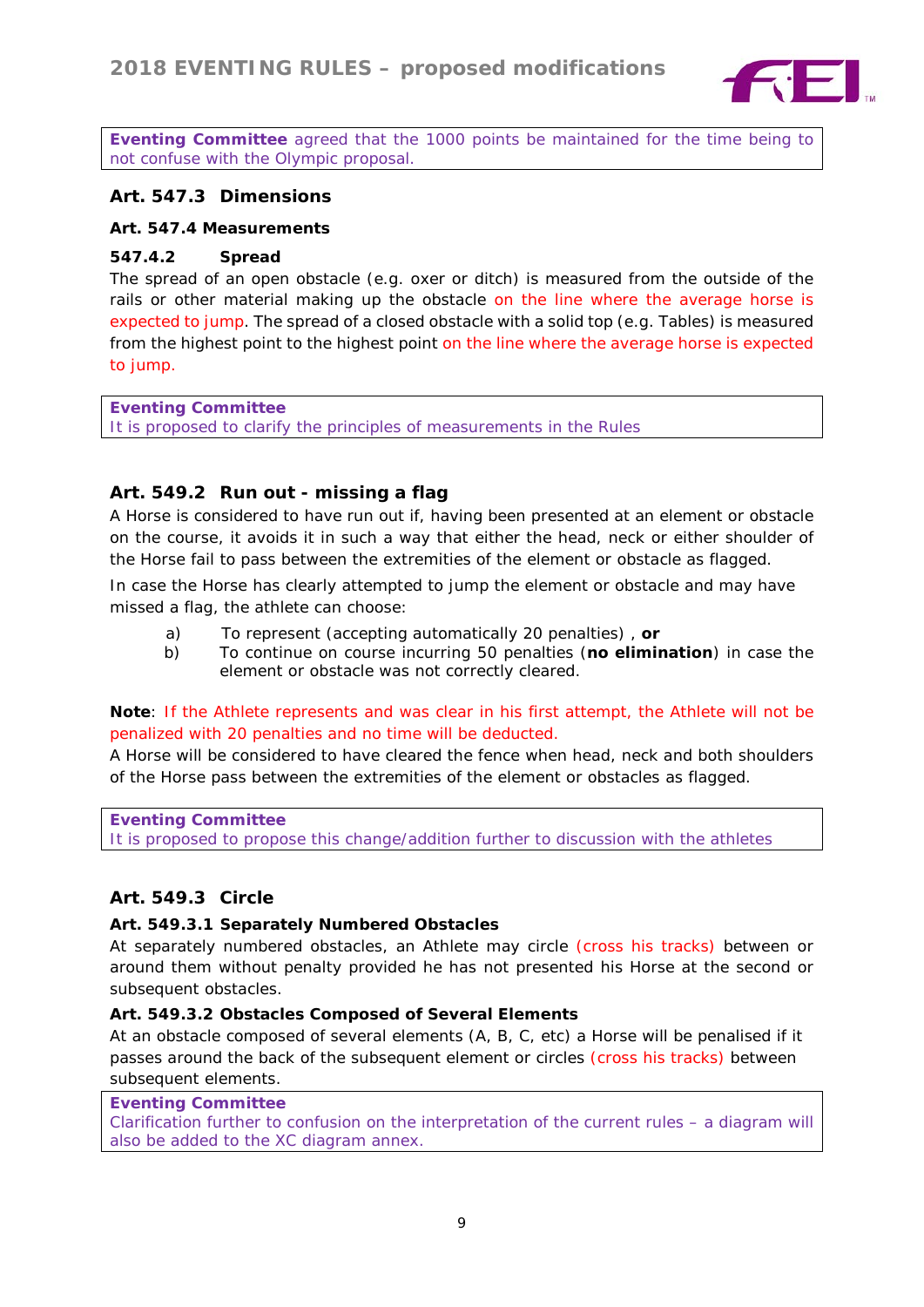

## **DRESSAGE TESTS**

- New 1 star test for the new level (see end of document)
- Shorter time for the Dressage Test (e.g. speed up entry and exit of horses in the arena, allowing 2 horses in the arena as for Jumping, taking out  $1<sup>st</sup>$  salute). Analysis are currently being carried out to define the influence on the deletion of all collective marks, maintaining only rider mark.

# *Eventing Committee*

*The Committee have conducted an analysis on the removal of the collective marks. Further investigations will be made to prepare a proposal to replace all collective marks with one mark, and remove the general comments, taking also into account the level of the competition. Discussion postponed until 2018.*

*A new short test will be drafted for Olympic Games.*

#### **Dress code under 541.5**

**Athlete's National Identification -** *For the Eventing Dressage and Jumping tests, the Eventing Committee suggests to line up with the proposals coming from the relevant disciplines. For the Cross Country test for all team competitions, members of the national teams to be required to use national identification colours for dress and saddle pads to clearly identify and differentiate the competing countries. Colours and pattern to be registered in advance to the FEI to allow differences between nations.*

*Eventing Committee answer:*

*The Committee clarified that National Identification could be, but not only, of the color of the National Flags.*

*The Committee maintains the proposal 2018.*

# *CROSS COUNTRY OBSTACLES DISTANCES - SPEEDS - JUMPING EFFORTS*

#### *Eventing Committee:*

*The following technical specifications for the new event structure is proposed*:

# **Annex B Cross Country - Annexes**

## **1 Cross Country Obstacles Maximum Dimensions**

#### **Obstacles Maximum Dimensions**

|                | 1 star            | 2 star           |                  | 3 star (current $2^*$ ) 4 star (current $3^*$ ) & |
|----------------|-------------------|------------------|------------------|---------------------------------------------------|
|                |                   | (current $1^*$ ) |                  | <b>Five star</b>                                  |
| Fixed          | 1.05 m            | 1.10 m           | $11.15 \; m$     | 1.20 <sub>m</sub>                                 |
| <b>Brush</b>   | 1.25 m            | 1.30 m           | 1.35 m           | 1.40 m                                            |
| Top Spread     | 1.20 m            | 1.40 m           | $1.60 \text{ m}$ | 1.80 <sub>m</sub>                                 |
| Base Spread    | 1.80 <sub>m</sub> | 2.10 m           | 2.40 m           | 2.70 m                                            |
| Without Height | 2.40 m            | 2.80 m           | 3.20 m           | 3.60 m                                            |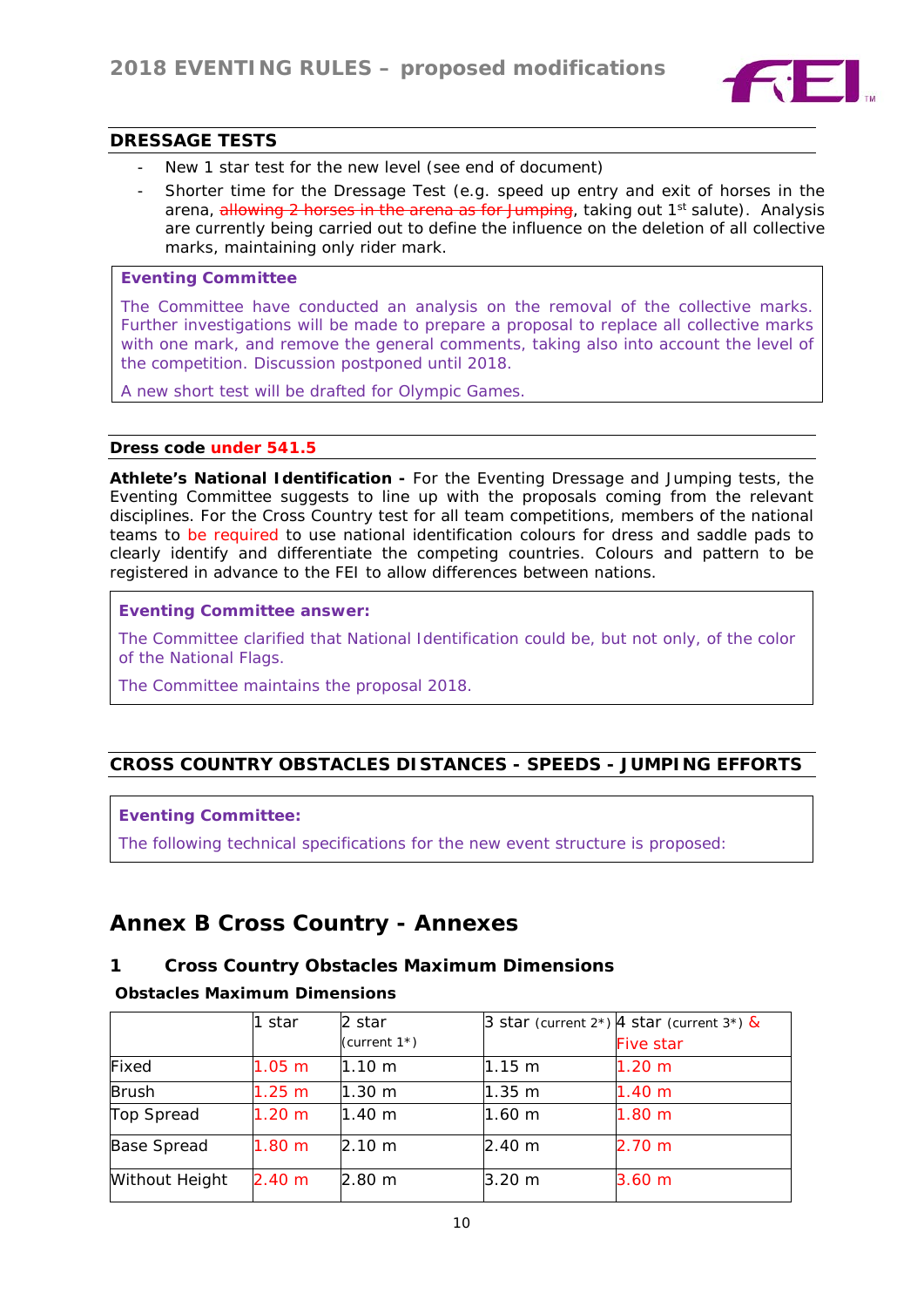

| Drop | .40 m | $1.60 \text{ m}$ | .80 <sub>m</sub> | 2.00 m |
|------|-------|------------------|------------------|--------|
|      |       |                  |                  |        |

# **"Special Events" Format**

| Fixed                 | 1.20 m            |
|-----------------------|-------------------|
| <b>Brush</b>          | l1.45 m           |
| Top Spread            | 2.00 <sub>m</sub> |
| <b>Base Spread</b>    | 3.00 m            |
| <b>Without Height</b> | 4.00 m            |
| Drop                  | 2.00 m            |

# **2 Distances - Speeds - Jumping Efforts**

# **Long Format (CCI) Cross Country Distances - Jumping Efforts – Speeds**

| Level                 | Distance |      | <b>Efforts</b> |     | Speed | Time |               |
|-----------------------|----------|------|----------------|-----|-------|------|---------------|
|                       | Min      | Max  | Min            | Max |       | Min  | Max           |
| New $3*2*$            | 4400     | 5500 | 30             | 35  | 550   |      | 8'00" 10'00"  |
| New $4*3*$            | 5700     | 6270 | 35             | 40  | 570   |      | 10'00" 11'00" |
| New $5*$<br>OG WEG CH | 5600     | 5800 | 40             | 45  | 570   | 9'50 | 10'10         |
| format                |          |      |                |     |       |      |               |

#### **Short Format (CIC) Cross Country Distances - Jumping Efforts - Speeds**

| <b>Level</b> | Distance |      | <b>Efforts</b> |     | Speed | Time  |        |
|--------------|----------|------|----------------|-----|-------|-------|--------|
|              | Min      | Max  | Min            | Max |       | Min   | Max    |
| New $3*2*$   | 3025     | 3575 |                | 32  | 550   | 5'30" | 6'30'' |
| New $4*3*$   | 3420     | 3990 | 30             | 35  | 570   | 6'00" | 7'00"  |
| New $5*$     | 3420     | 3990 | 30             | 35  | 570   | 6'00" | 7'00"  |

## **Unified**

| Level  | <b>Distance</b> | <b>Efforts</b> |     |     | <b>Speed</b> | Time   |        |
|--------|-----------------|----------------|-----|-----|--------------|--------|--------|
|        | Min             | Max            | Min | Max |              | Min    | Max    |
| star   | 2000            | 3000           | 20  | 25  | 500          | 4'00'' | 6'00'' |
| 2 star | 3120            | 4160           | 25  | 30  | 520          | 6'00'' | 8'00"  |

## **"Special Events"** (current 4\*)

| Distance |      | <b>Efforts</b> |     | Speed | Time   |         |
|----------|------|----------------|-----|-------|--------|---------|
| Min      | Max  | Min            | Max |       | Min    | Max     |
| 6270     | 6840 | l40            | 45  | 570   | 11'00″ | 12'00'' |

# **Annex C Jumping - Annexes**

# **1 Obstacles Maximum Dimensions - Distances - Speeds - Jumping Efforts**

## **Maximum Dimensions - Distances - Speeds – Efforts**

|        | -star | l2 star                           | 13 star          | 4 star                            | <b>5 star</b>      |
|--------|-------|-----------------------------------|------------------|-----------------------------------|--------------------|
|        |       | (current $1^*$ ) (current $2^*$ ) |                  | (current $3^*$ ) (current $4^*$ ) |                    |
| Height |       | $1.15 \text{ m}$                  | $1.20 \text{ m}$ | $1.25 \; m$                       | $1.30 \; \text{m}$ |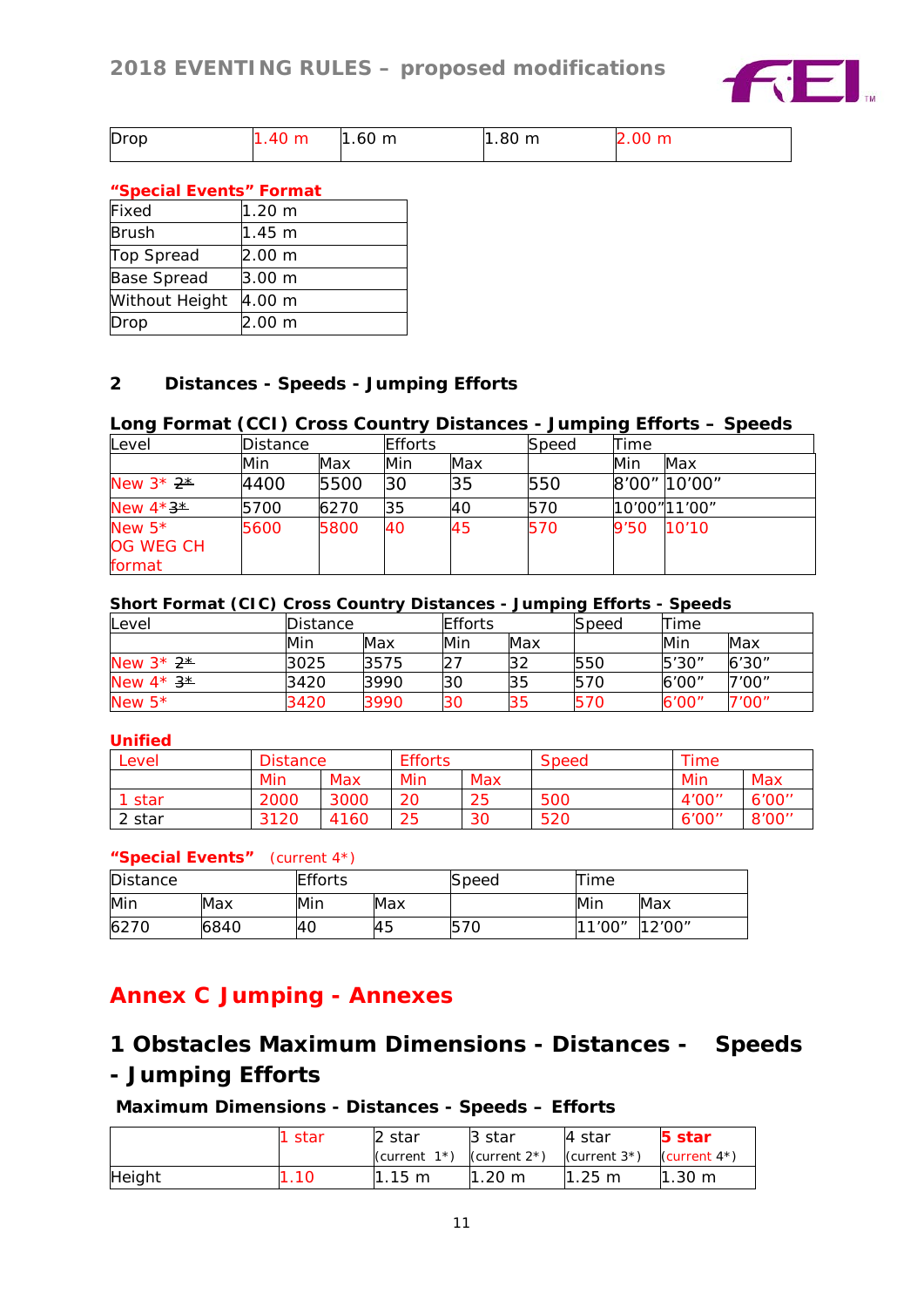

| Oxer spread       | 1.25         | $1.35 \text{ m}$ | $1.40 \;{\rm m}$ | 1.45 m       | l1.45 m          |
|-------------------|--------------|------------------|------------------|--------------|------------------|
| Triple Bar spread | 1.45         | 1.55 m           | $1.60 \text{ m}$ | 1.65 m       | $1.65 \text{ m}$ |
| <b>Distance</b>   | 600          | 600 m            | 600 m            | 600 m        | 600 m            |
| Speed             | 350          | 350 m            | 350 m            | 375 m        | 375 <sub>m</sub> |
| Nb Obstacles/ Max | $10 - 11/12$ | $10 - 11/13$     | $10 - 11/14$     | $11 - 12/15$ | $11 - 13/16$     |
| <b>Efforts</b>    |              |                  |                  |              |                  |

## **"Special Events" (current 4\*)**

| Height                              | 1.30 m           |
|-------------------------------------|------------------|
| Oxer spread                         | 1.45 m           |
| Triple Bar spread                   | 1.65 m           |
| <b>Distance</b>                     | 600 m            |
| Speed                               | 375 <sub>m</sub> |
| Nb Obstacles/ Max Efforts  11-13/16 |                  |

# **Annex E Organising Requirements for Eventing new 5 star Level Events (Short and Long)**

#### *Eventing Committee:*

*Requirements: Presentation, TV coverage, commercial, prize money to be finalized. Technical requirements the 5 stars (short and long) are expected to have a championship type XC course of the current 3\* level*

# **New Annex F Organising Requirements for Eventing "Special Event" (Long)**

*Eventing Committee: Requirements: Presentation, TV coverage, commercial, prize money to be finalized. Technical requirements; "special event" are expected to have a « true » current 4\* XC course*

- i) The proposal must include the proposed Course Designers (…)
- **NEW**: o) It is strongly encouraged that the OC appoints a Course Advisor, in consultation with the FEI and the Course designer in charge.

*Eventing Committee:*

*Follows the recommendations of the Risk Management Steering Group.*

# **Annex J Indoor / Arena Cross Country Rules**

# *1 Rules*

FEI Rules to apply to Eventing Classes held within a FEI International Jumping/Dressage Indoor Event, eventing category to be established, and competition to be announced in the FEI Calendar using the competition code *CIX-Arena*.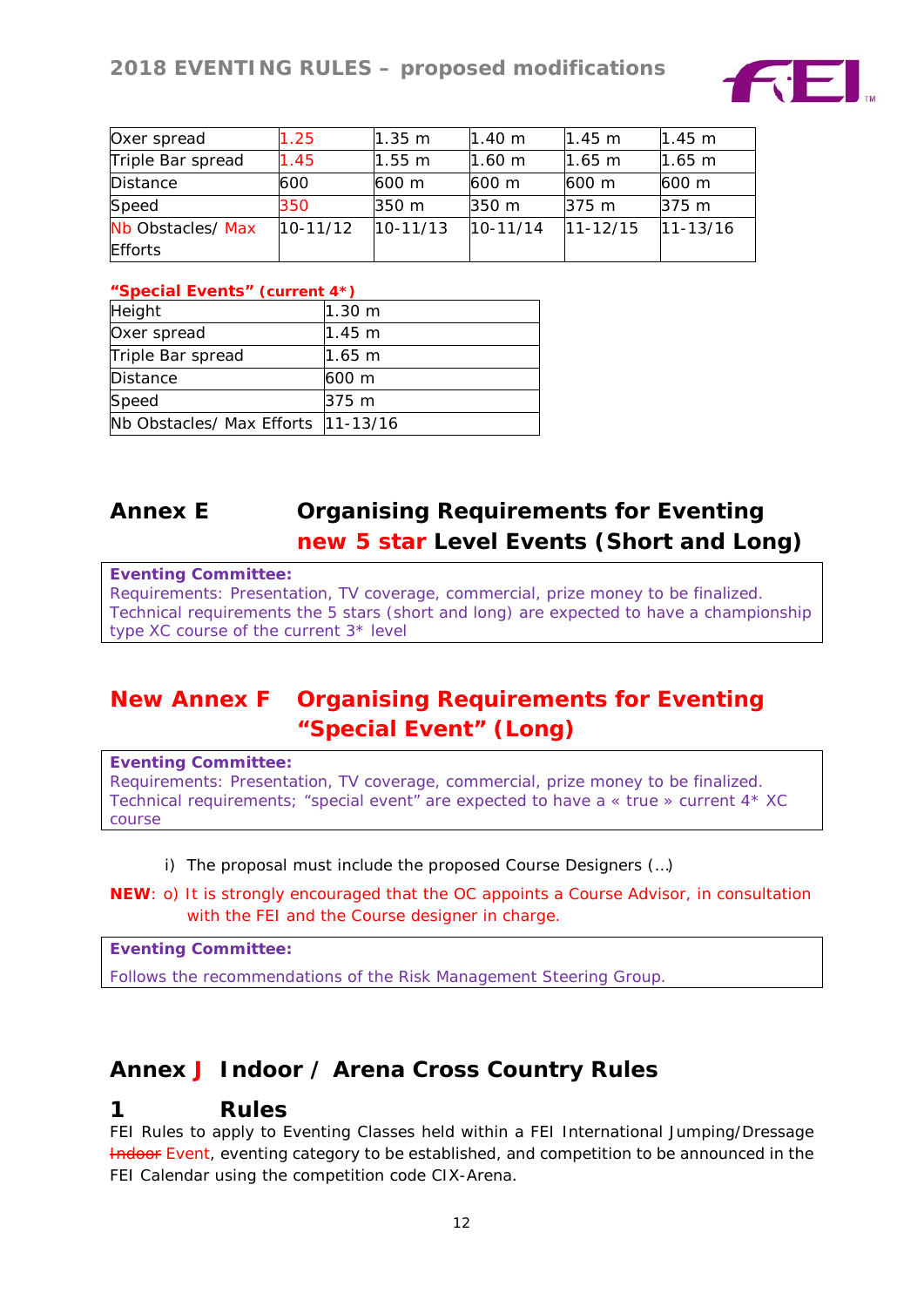

#### *Eventing Committee*

*Wording clarification, as FEI Rules apply to any Arena Cross Country Events.*

# *3 Entries*

Competition will be opened to:

- a) A and B Athletes **or**
- b) Athletes that have achieved in the last two (2) years 3 MER at three star level

# *4 Cross Country course – Technical Aspects*

- Level: 2 3 (current 2<sup>\*</sup>) star level obstacles
- Recommended Competition Format:
	- a) Optimum time or two phases– speed according to size of arena with jumping and time penalties if applicable, with typical Cross Country fixed obstacles.
	- b) Distance, speed and number of efforts to be adapted to the dimensions of the arena(s) to be stated in schedule.

#### *Eventing Committee*

*Two proposals have been received to date submitted to NFs with a request to provide further input and recommendations on Indoor/Arena Eventing for 2018-2019 season:*

Two rounds:

- − Qualifier 1st round: 1000m 25 efforts (40m/effort) 420 m/min optimum time.
- − 20 minutes between rounds
- − Final -2nd round: 600m / 16 efforts. 12 best -only clears- from 1st qualifier. Against the clock - reverse order.
- − Obstacles: show jumps (30mm cups) mixed with fixed fences

## Optimum time:

- − Level: 3\*
- − Length: Approx. 1'800 m
- − Speed: 440 m/min. (could be 450m/min, depends of the course) Number of obstacles: Approx. 25, mainly fix fences

# **FOR REFERENCES:**

# **Annex A Dressage Tests for Eventing**

# **Dressage Tests**

# **Valid as from January 1st, 2018**

| One star Competition | $2015 A1* test$   | <del>Approx. 4 ½</del> |
|----------------------|-------------------|------------------------|
|                      |                   | mn                     |
|                      | $2015 B1* test$   | Approx. 4mn            |
|                      | New 2018 $1*Test$ |                        |
|                      |                   |                        |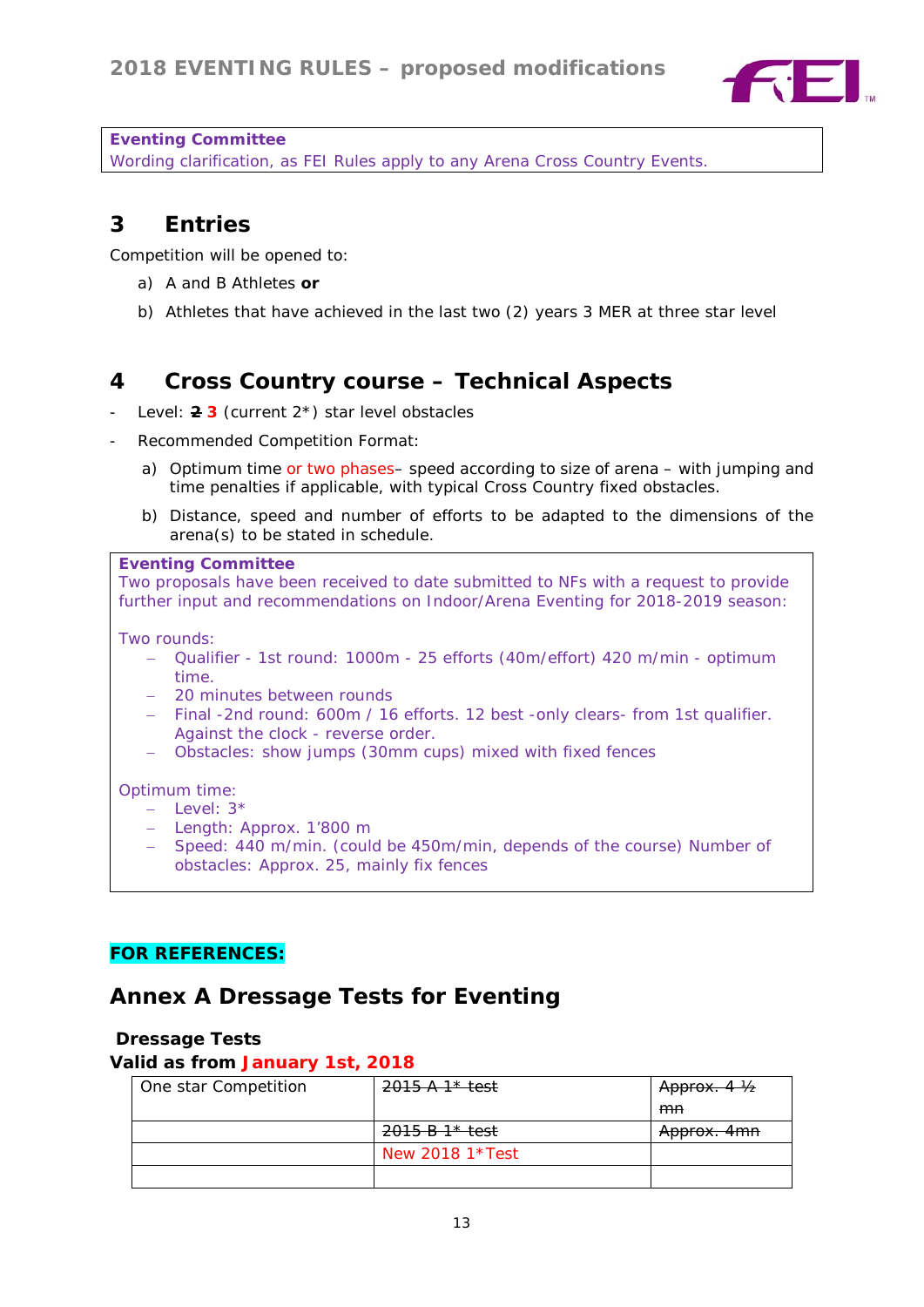

| Two star Competition              | 2015 A 2* test                 | Approx. 4 1/2 |
|-----------------------------------|--------------------------------|---------------|
|                                   |                                | mn            |
|                                   | 2015 B $2*$ test               | Approx. 4mn   |
|                                   |                                |               |
| Three star Competitions           | 2015 A 3* test                 | Approx. 5mn   |
|                                   | 2015 B 3* test                 | Approx. 5mn   |
|                                   |                                |               |
| Four star Competitions /          | 2015 A 4* test                 | Approx 5 mn   |
| World Championships               |                                |               |
|                                   | 2015 B 4* test                 | Approx 5 mn   |
|                                   |                                |               |
| <b>Five Star</b>                  | 2017 A 5 <sup>*</sup> test     | Approx 5 mn   |
| <b>World Championships</b>        |                                |               |
|                                   | 2017 B 5 <sup>*</sup> test     | Approx 5 mn   |
| Special events                    | 2017 A 5* test                 | Approx 5 mn   |
|                                   | 2017 B 5* test                 | Approx 5 mn   |
| <b>Olympic Games</b>              | Olympic Games B 4* short test  | Approx. 4 1/2 |
|                                   |                                | mn            |
| Pony CCIP <sup>*</sup> (one star) | 2014 CCIP1 (special Pony test) | Approx. 5 1/2 |
|                                   |                                | mn            |
| Pony 2 star and CH                | 2015 B $+ 2*$ test             | Approx. 4mn   |
|                                   | (regular $B + 2^*$ test)       |               |

# **PROPOSED FEI 1\* NEW Eventing Dressage Test**

|    | <b>TEST</b>  |                           | <b>DIRECTIVES</b>                    | Coefficient    |
|----|--------------|---------------------------|--------------------------------------|----------------|
| 1. | A            | Enter working trot        | Straightness on                      |                |
|    | C            | Track left                | centerline, Quality of               |                |
| 2. | S            | Circle left 10 meters     | Size and shape of                    |                |
|    | Е            | Turn left                 | circle Quality of trot               |                |
| 3. | В            | Turn right                | Quality of turn and                  |                |
|    | P            | Circle right 10 meters    | trot Size and shape                  |                |
| 4. | A            | Turn down center line     | Balance on turn                      | X <sub>2</sub> |
|    |              | <b>D-S</b> Leg yield left | Straightness on center line,         |                |
|    |              |                           | alignment Balance, position and      |                |
| 5. | H.           | Working canter right lead | Calmness and smoothness of depart    |                |
| 6. | R.           | Circle right 15 meters    | Size and shape of circle             |                |
|    |              |                           | Steady tempo and                     |                |
| 7. | P            | Circle right 20           | Lengthening of frame and             |                |
|    |              | meters, lengthen          | stride, regularity of canter         |                |
|    |              | stride in canter          | Balance and definition of transition |                |
| 8. | A            | Working trot              | Obedience and balance in transition  |                |
| 9. |              | V-M Lengthen stride in    | Lengthening of frame and             |                |
|    |              | trot sitting or rising    | stride, regularity of trot,          |                |
|    | М            | Working trot              | transitions                          |                |
| 10 | $\mathbf{C}$ | Halt 5 seconds            | Willing transition, immobility       |                |
|    |              | Proceed medium            |                                      |                |
|    |              |                           |                                      |                |